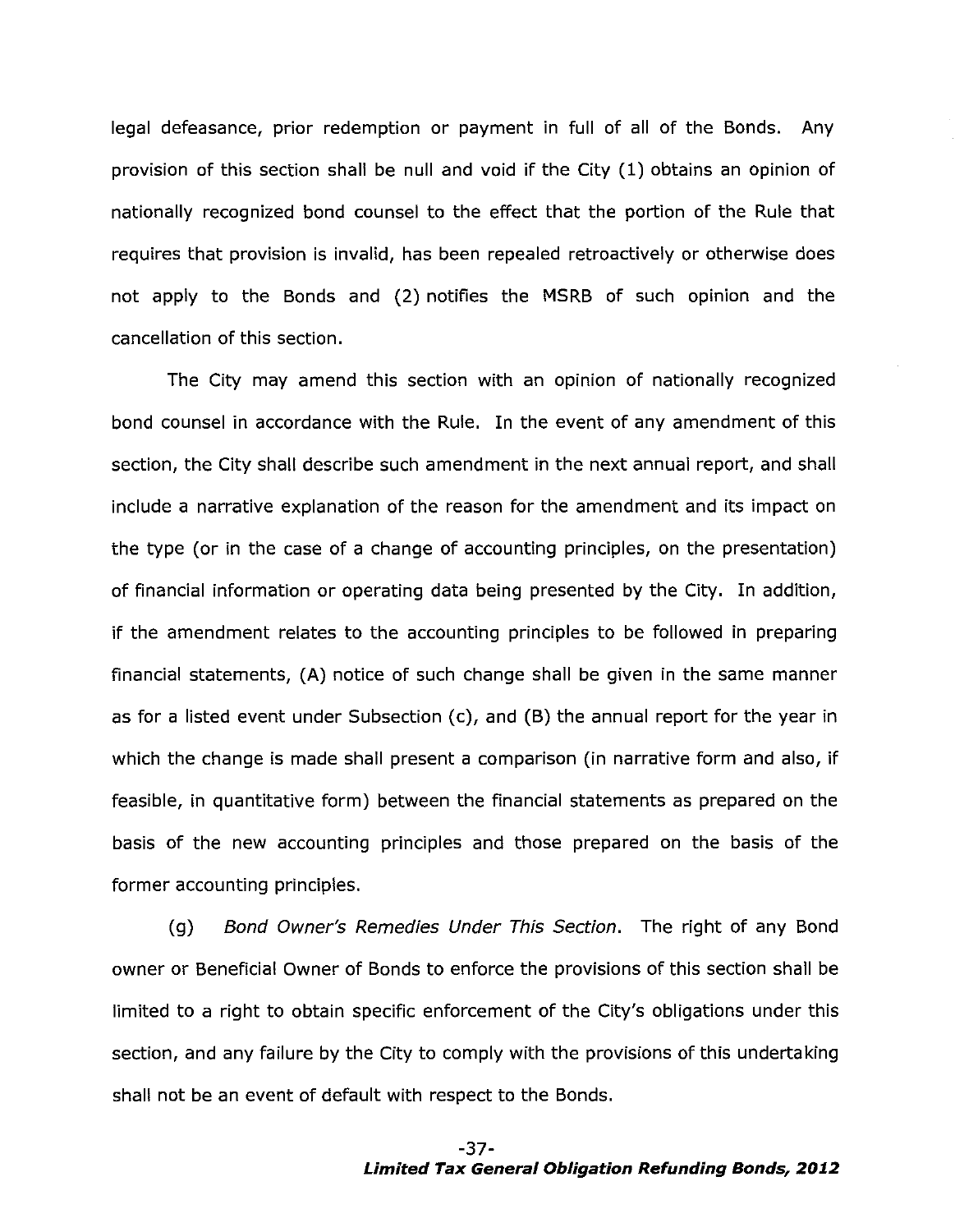(h) No Default. Except as otherwise disclosed in the City's official statement relating to the Bonds, the City is not and has not been in default in the performance of its obligations of any prior undertaking for ongoing disclosure with respect to its obligations.

**SECTION 13.** - Lost, Stolen or Destroyed Bonds. In case any Bond or Bonds shall be lost, stolen or destroyed, the Bond Registrar may execute and deliver a new Bond or Bonds of like date, number and tenor to the Registered Owner thereof upon the Registered Owner's paying the expenses and charges of the City and the Bond Registrar in connection therewith and upon his/her filing with the City evidence satisfactory to the City that such Bond was actually lost, stolen or destroyed and of his/her ownership thereof, and upon furnishing the City and/or the Bond Registrar with indemnity satisfactory to the City and the Bond Registrar.

**SECTION 14.** - Severability; Ratification. If any one or more of the covenants or agreements provided in this ordinance to be performed on the part of the City shall be declared by any court of competent jurisdiction to be contrary to law, then such covenant or covenants, agreement or agreements, shall be null and void and shall be deemed separable from the remaining covenants and agreements of this ordinance and shall in no way affect the validity of the other provisions of this ordinance or of the Bonds. All acts taken pursuant to the authority granted in this ordinance but prior to its effective date are hereby ratified and confirmed. **SECTION 13.** - *Lost*, *Stolen or Destroyed Bonds*. In case any Bond conds shall be lost, stolen or destroyed, the Bond Registrar may execute are<br>ilver a new Bond or Bonds of like date, number and tenor to the Register<br>wh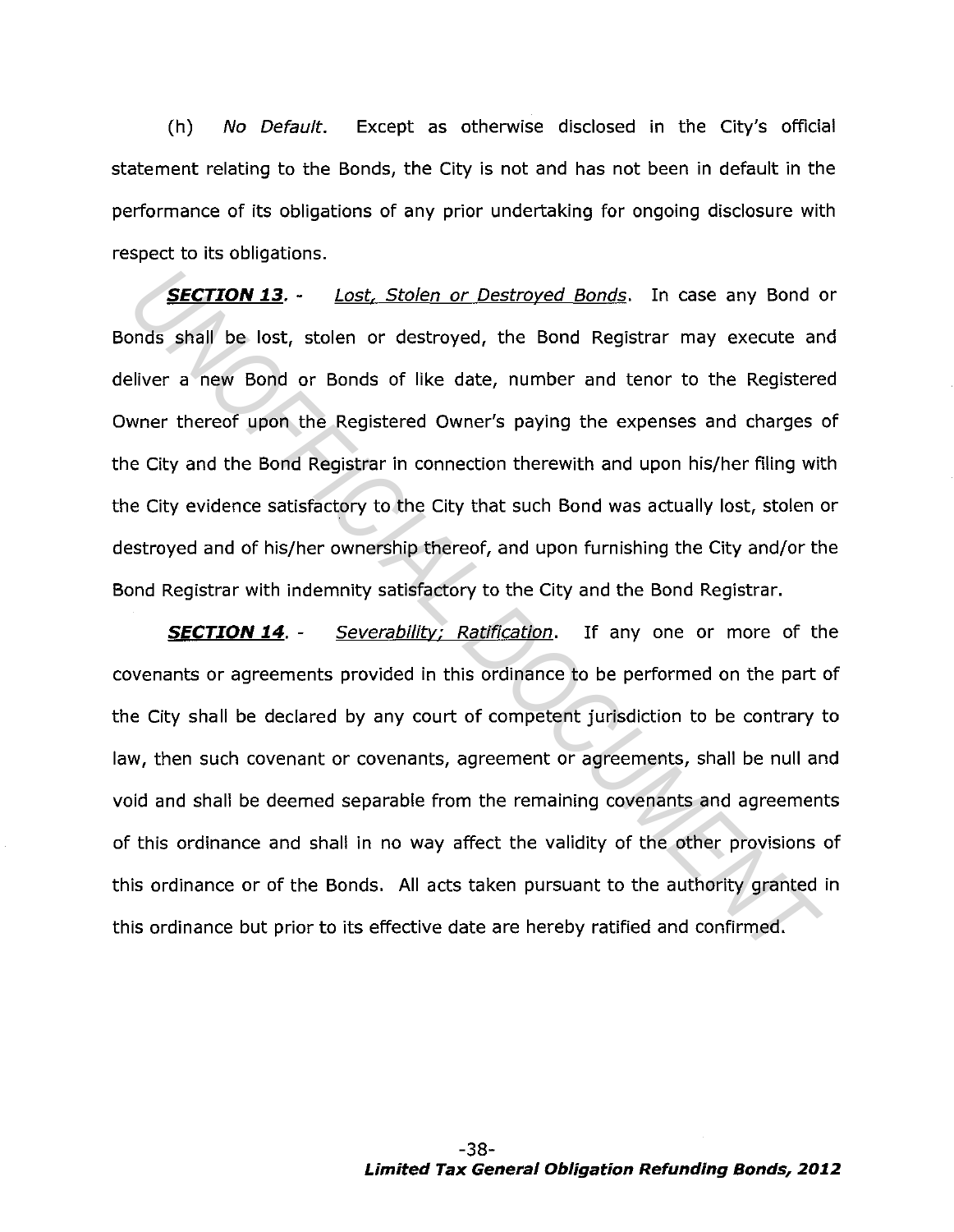**SECTION 15.** - Effective Date of Ordinance. This ordinance shall take effect and be in force five days after its passage, approval, and publication as provided by law.

Adopted by the City Council of the City of University Place, Washington, at a regular meeting thereof held this 15th of October, 2012. **EVALUATION**<br> **UNOFFICIAL DEALER CONSTRUMENT CONSTRUMENT CONSTRUMENT CONSTRUMENT CONSTRUMENT CONSTRUMENT CONSTRUMENT CONSTRUMENT CONSTRUMENT CONSTRUMENT CONSTRUMENT CONSTRUMENT CONSTRUMENT CONSTRUMENT CONSTRUMENT CONSTRUME** 

Ken Grassi, Mayor

ATTEST

APPROVED AS TO FORM:

PACIFICA LAW GROUP LLP

**Bond Counse** 

PASSED: 15<sup>th</sup> of October, 2012

APPROVED: 15th of October, 2012

PUBLISHED: 17th of October, 2012